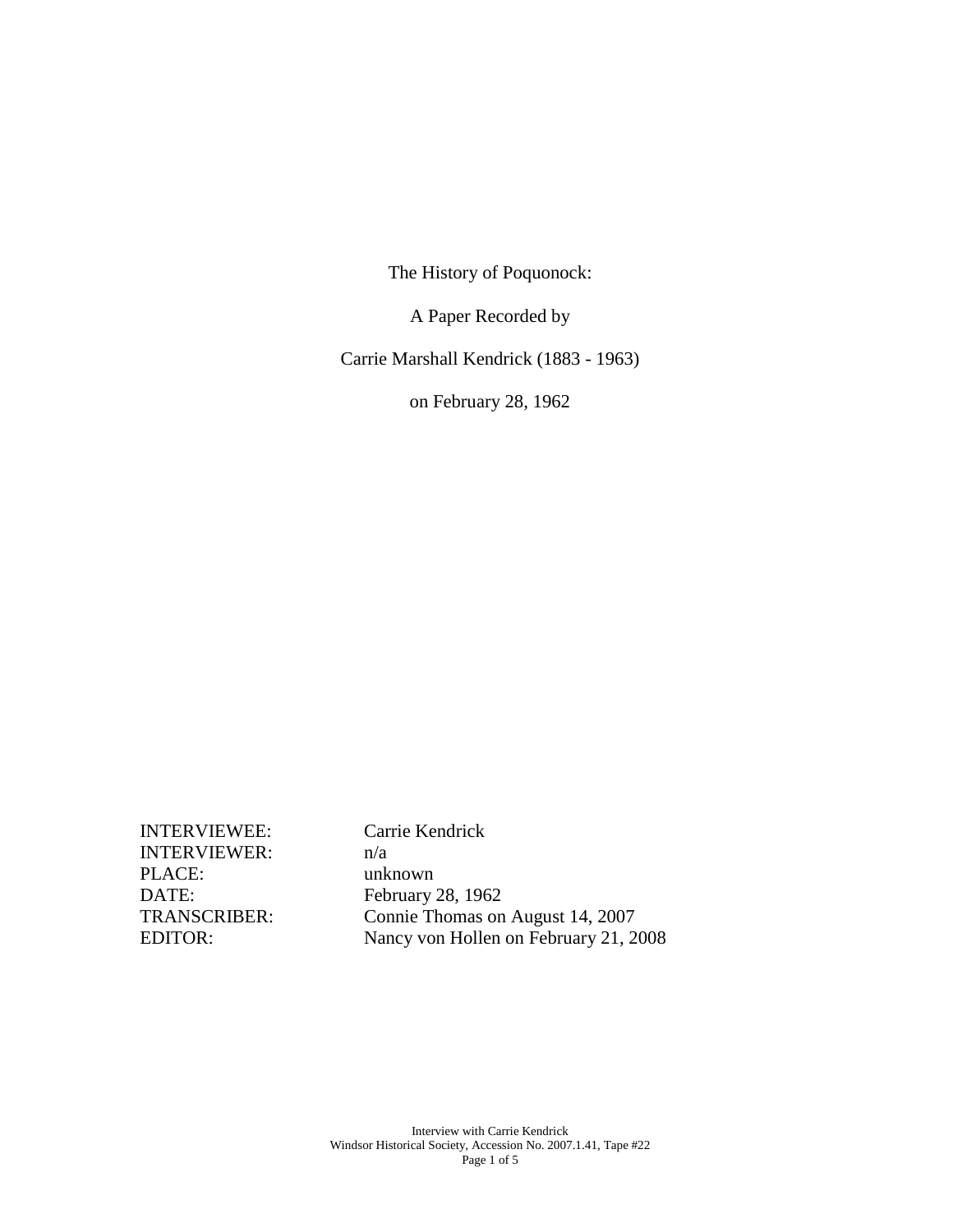This recording was made by Mrs. Carrie Marshall Kendrick, February 28, 1962. Mrs. Kendrick was born in the Marshall property in Poquonock in 1883. Mrs. Kendrick is the eighth generation of her family to live on this property.

[Carrie reads the following from a paper:]

In 1649 three families in Windsor journeyed about three and three-fourths miles northwest and settled in the part of Poquonock now known as Elm Grove. We read that the place was a wilderness. Also, that Poquonock means "cleared land." The trees had been cleared in some places, and the fertile land was in cultivation. Edward Griswold settled on twenty-seven acres of land where J. Ford Ransom lives. John Bartlett to the south of the Elm Grove Cemetery, Thomas Holcomb built his house on the west side of Stony Brook north of the Old Burying Ground. His land went to the river as did that of Edward Griswold and John Bartlett. Thomas Holcomb's house stood, was two stories of square brick brought from England. A fireplace in every room. The windows were glass. The panes three by four inches set in lead. When the house was torn down in the 1650, the bricks were placed in a wall around the cemetery and the boys used to pull them out and make brick ovens to roast corn. John Bartlett left Poquonock, and there are no descendants here. Edward Griswold moved to Killingsworth and there are many descendants here and also many descendants of Thomas Holcomb.

Settlers recognized the fertile land and soon came. Samuel Phelps settled to the north of Thomas Holcomb and bought the John Bartlett place. Samuel Marshall settled on lands south of Thomas Holcomb. Here was the post office, the hotel, store, blacksmith shop and south of Edward Griswold's land on Stony Brook was first a paper mill then a silk mill, then a grist mill. Honorable Richard Niles patented a rag-cutting machine, and they were sold extensively [paper rustling]. There was a blacksmith shop and a shuttle mill on Day Hill Road.

The south dividing line of Poquonock and Windsor is the foot of Phelps Hill. Until 1956 a house built by Cornelius Phelps in 1704 was standing on that hill [Rt. 75 near 592 Poquonock Ave.]. In 1828, mills were built in the village three fourths of a mile north called Eels Harbor, so called because of the many eels caught there. Ships would come this far up the Farmington River. We read of fish fries when as many as two hundred people would gather for a picnic. Soon this section grew, and it became the center and it was called the Harbor, then Poquonock. The first settlement became residential and is known as the Elm Grove section. Mills were built in the new section and at Rainbow. Until 1791 the road was near the river. Gillette Griswold laid out the present Poquonock Avenue. His private account book and surveying records are in the Connecticut Historical Society, interesting reading. The river was forded at Tunxis Street. Another road ran west of Charles A. Huntington's and the river was forded at Rainbow near Stevens Mills. The road from the Grange Hall to the fire house was built by Daniel Buck, who lived on Prospect Hill Road, once called "Poverty Hill."He built a building near the old bridge for a railroad station. His plans for a railroad did not materialize, and the building was used as a stock house for the mills. The property of the Combustion Engineering Company was called "Oregon" because it was so far out. It was inhabited by Indians who sold their wares in [the] summer that they had made during the winter.

4:06.9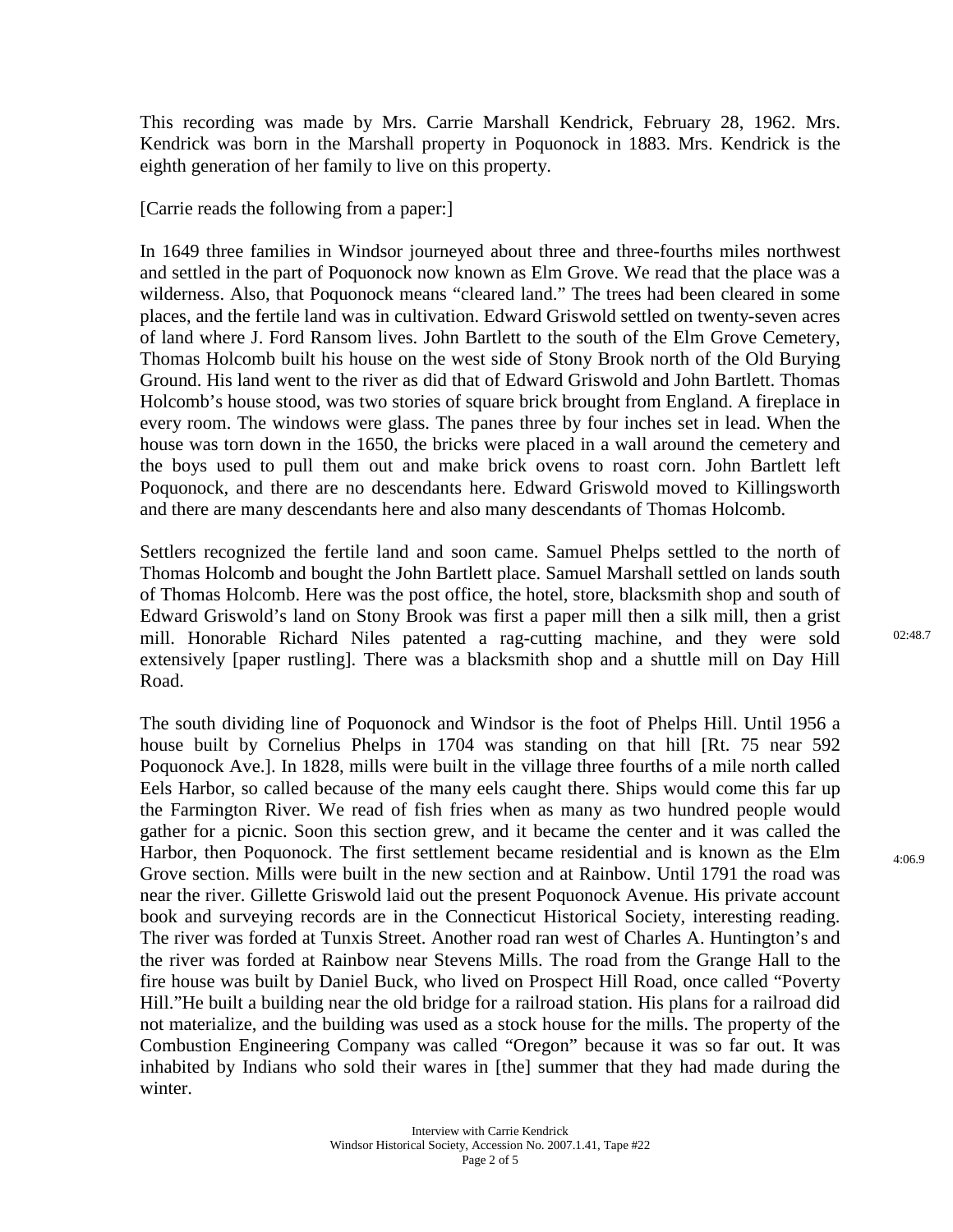Sources of employment other than the mills and blacksmith shop have been ship building, shad fishing, a fish hatchery, cigar making, brick making, and tobacco raising.

Traveling summer shows came to Poquonock. A circus also a menagerie pitched its tent in the lot north of the Grange Hall. During the afternoon performance the elephant escaped into the orchard and began breaking the limbs of the apple trees. The audience escaped into the street. The animal was soon returned to the tent, and the audience also returned and set [sat out?] out the performance. Next morning the elephant refused to cross the old covered bridge and forded the river a short distance below the Tunxis Mill. When in midstream, he gave the man on his back a good shower bath much to the amusement of the inhabitants on both sides of the river. Tom Thumb with his four little black ponies and old-fashioned stage coach advertised as given to him by Queen Victoria with the coachmen and footmen in cocked hats, powdered wigs, and knee breeches made a great display from Grange Hall to Rainbow at noon with the result of a full house, afternoon and evening.

Buckley minstrels of Boston and Bryant minstrels of New York came to Poquonock. Lord's Grove was at the junction of Rainbow Road and Windsor Locks Road. Concerts were given in Franklin Hall and the town hall. Rainbow Park with boating was open until 1915.

Some of the prominent people were Oliver Phelps, John M. Niles, and Christine Ladd Franklin. We were better acquainted with our neighbors two generations ago as transportation facilities were not what they are today. We read in the minutes of a ladies' sewing society in 1935 that a vote of thanks was given to the woman who got them to the meetings when the mud was fathoms deep.

Joseph Holcomb ran a stage to Hartford daily and Harvey Dibble ran one from East Granby to Hartford. The trolleys came in 1895 and were discontinued in 1940. [papers rustling] The first post office was in Cicero Phelps' tavern which stood where the Grange Hall now is. This office was used as late as 1827. As more manufacturing came around the bridge, there was a need for a post office. The one at Cicero Phelps' tavern was given up and moved to the new center of Poquonock. Later on our post office was opened at Rainbow. This office was discontinued in 1916. A library was organized on January 14, 1928. It was a stock company, each share costing \$5. In 1949 the organization was dissolved, and the books were divided among the stock holders.

When the new prison was finished at Wethersfield, the prisoners who were at the Old Newgate Prison were walked from Newgate to Wethersfield and stopped at the Griswold house, now the pony farm on Poquonock Avenue. Each man was given a drink of water there. The prisoners were chained together.

About 1905 Mr. Allen, the yeast man, gave up coming to Poquonock. We remember his penny dipper and five-cent dipper and our little tin pail, and we can almost hear his bell ring now. Some earlier than that was the tin man with the ladders and brooms and his wares stacked high on his wooden wagon. A whipping post stood at the fork of the road between Prospect Hill Road and the Grange Hall. Poquonock has been spelled forty ways. Captain  $10:46.5$ 

6:01.1

10:16.9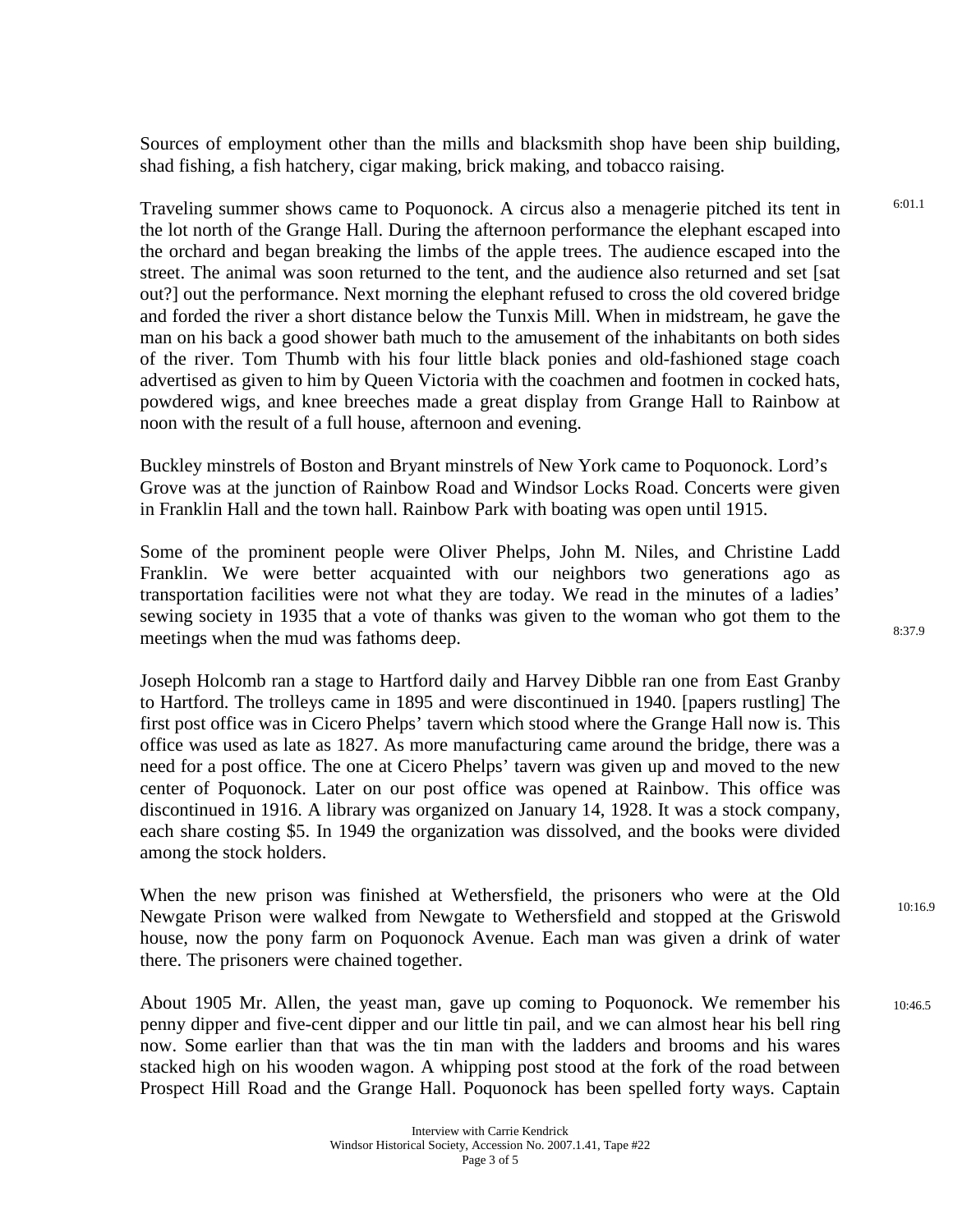Sylvanus Griswold, who built his house across from the Poquonock Community Church in 1790, was one of the wealthiest men in Hartford County.

For more about Poquonock, see *A History of Old Windsor* by Daniel Howard and the thesis, *The Religious Development of Poquonock and Rainbow* by Charlotte Phelps Kendrick. Stiles' *History of Ancient Windsor,* and Trumbull's *History of Hartford County*.